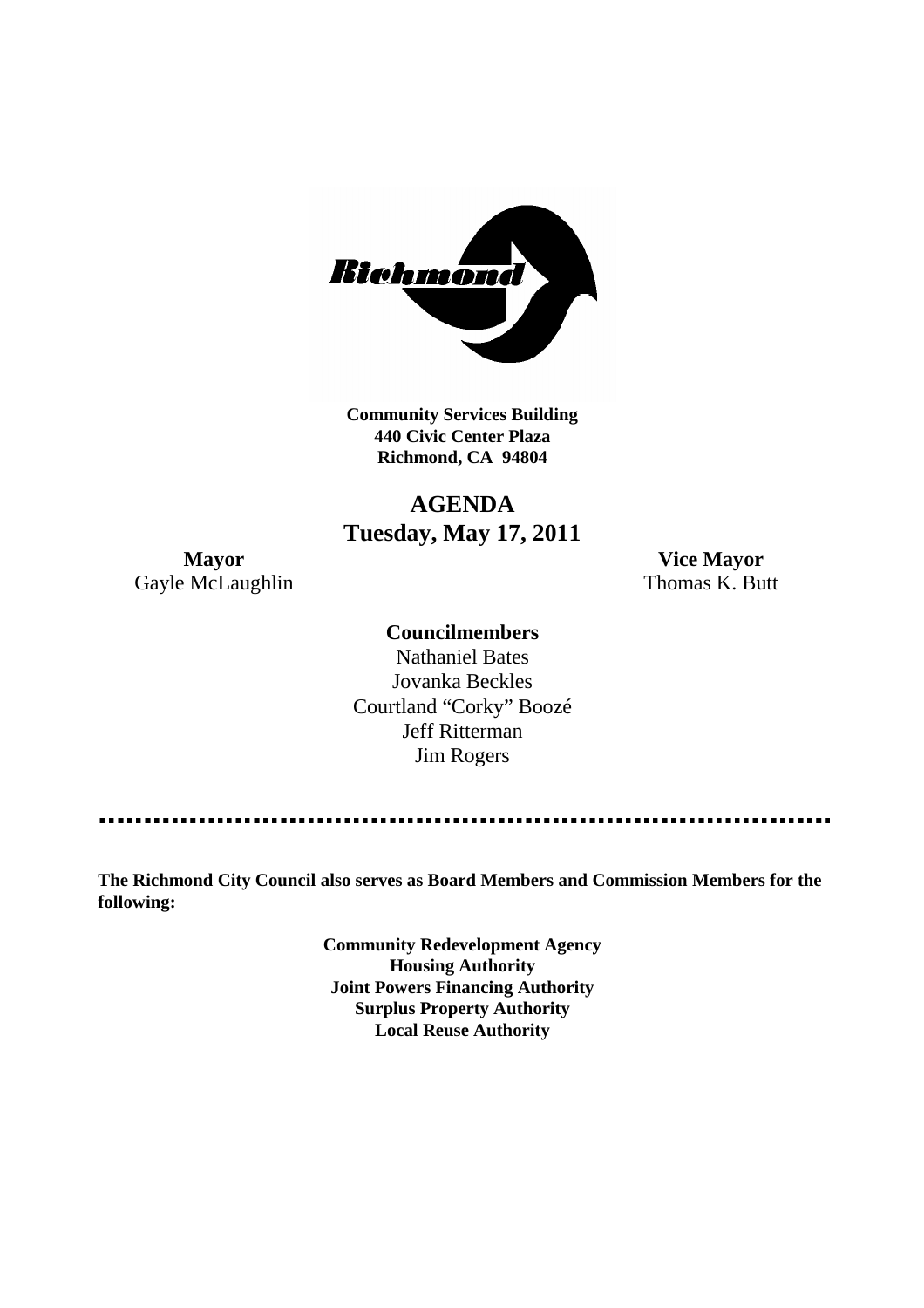# **MEETING PROCEDURES**

The City of Richmond encourages community participation at its City Council meetings and has established procedures that are intended to accommodate public input in a timely and time-sensitive way. As a courtesy to all members of the public who wish to participate in City Council meetings, please observe the following procedures:

**PUBLIC COMMENT ON AGENDA ITEMS:** Anyone who desires to address the City Council on items appearing on the agenda must complete and file a pink speaker's card with the City Clerk **prior** to the City Council's consideration of the item. Once the City Clerk has announced the item and discussion has commenced, no person shall be permitted to speak on the item other than those persons who have submitted their names to the City Clerk. Your name will be called when the item is announced for discussion. **Each speaker will be allowed TWO (2) MINUTES to address the City Council on NON-PUBLIC HEARING items listed on the agenda.**

**OPEN FORUM FOR PUBLIC COMMENT:** Individuals who would like to address the City Council on matters not listed on the agenda or on **Presentations, Proclamations and Commendations, Report from the City Attorney, or Reports of Officers** may do so under Open Forum. All speakers must complete and file a pink speaker's card with the City Clerk **prior** to the commencement of Open Forum. **The amount of time allotted to individual speakers shall be determined based on the number of persons requesting to speak during this item. The time allocation for each speaker will be as follows: 15 or fewer speakers, a maximum of 2 minutes; 16 to 24 speakers, a maximum of 1 and one-half minutes; and 25 or more speakers, a maximum of 1 minute.**

#### **SPEAKERS ARE REQUESTED TO OCCUPY THE RESERVED SEATS IN THE FRONT ROW BEHIND THE SPEAKER'S PODIUM AS THEIR NAME IS ANNOUNCED BY THE CITY CLERK.**

**CONSENT CALENDAR:** Consent Calendar items are considered routine and will be enacted, approved or adopted by one motion unless a request for removal for discussion or explanation is received from the audience or the City Council. A member of the audience requesting to remove an item from the Consent Calendar must complete and file a speaker's card with the City Clerk **prior to the City Council's consideration of Agenda Review.** An item removed from the Consent Calendar may be placed anywhere on the agenda following the City Council's agenda review.

*The City Council's adopted Rules of Procedure recognize that debate on policy is healthy; debate on personalities is not. The Chairperson has the right and obligation to cut off discussion that is too personal, too loud, or too crude.*

**\*\*\*\*\*\*\*\*\*\*\*\*\*\*\*\*\*\*\*\*\*\*\*\*\*\*\*\*\*\*\*\*\*\*\*\*\*\*\*\*\*\*\*\*\*\*\*\*\*\*\*\*\*\*\*\*\*\***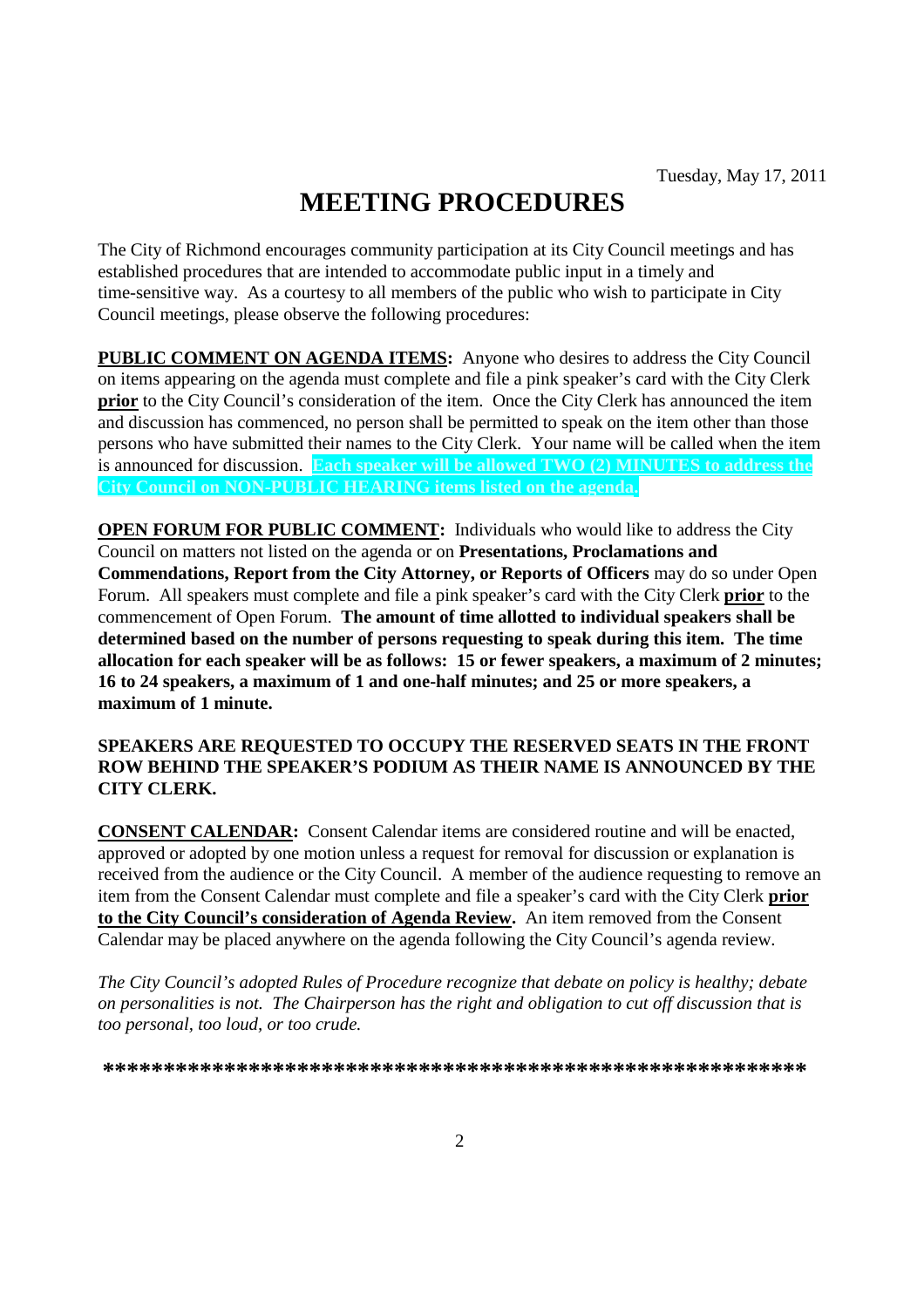#### **EVENING OPEN SESSION**

5:00 p.m.

#### **A. ROLL CALL**

#### **B. PUBLIC COMMENT**

#### **C. ADJOURN TO CLOSED SESSION**

# **CLOSED SESSION**

Shimada Room of the Community Services Building

#### **A. CITY COUNCIL**

**A-1.** LIABILITY CLAIMS - PENDING LITIGATION (Government Code Section 54956.9):

Larry Warren vs. City of Richmond

Alec Griffin vs. City of Richmond

**A-2.** CONFERENCE WITH LEGAL COUNSEL - ANTICIPATED LITIGATION (Significant exposure to litigation pursuant to Subdivision (b) of Government Code Section 54956.9):

One Case

**A-3.** CONFERENCE WITH LABOR NEGOTIATORS (Government Code Section 54957.6):

> City designated Representatives: Jack Hughes, Leslie Knight, and Lisa Stephenson Employee Organization or Unrepresented Employees: SEIU Local 1021, IFPTE Local 21, RPOA, RPMA, IAFF Local 188, and RFMA.

**A-4.** PUBLIC EMPLOYEE APPOINTMENT (Government Code Section 54957.6):

City Attorney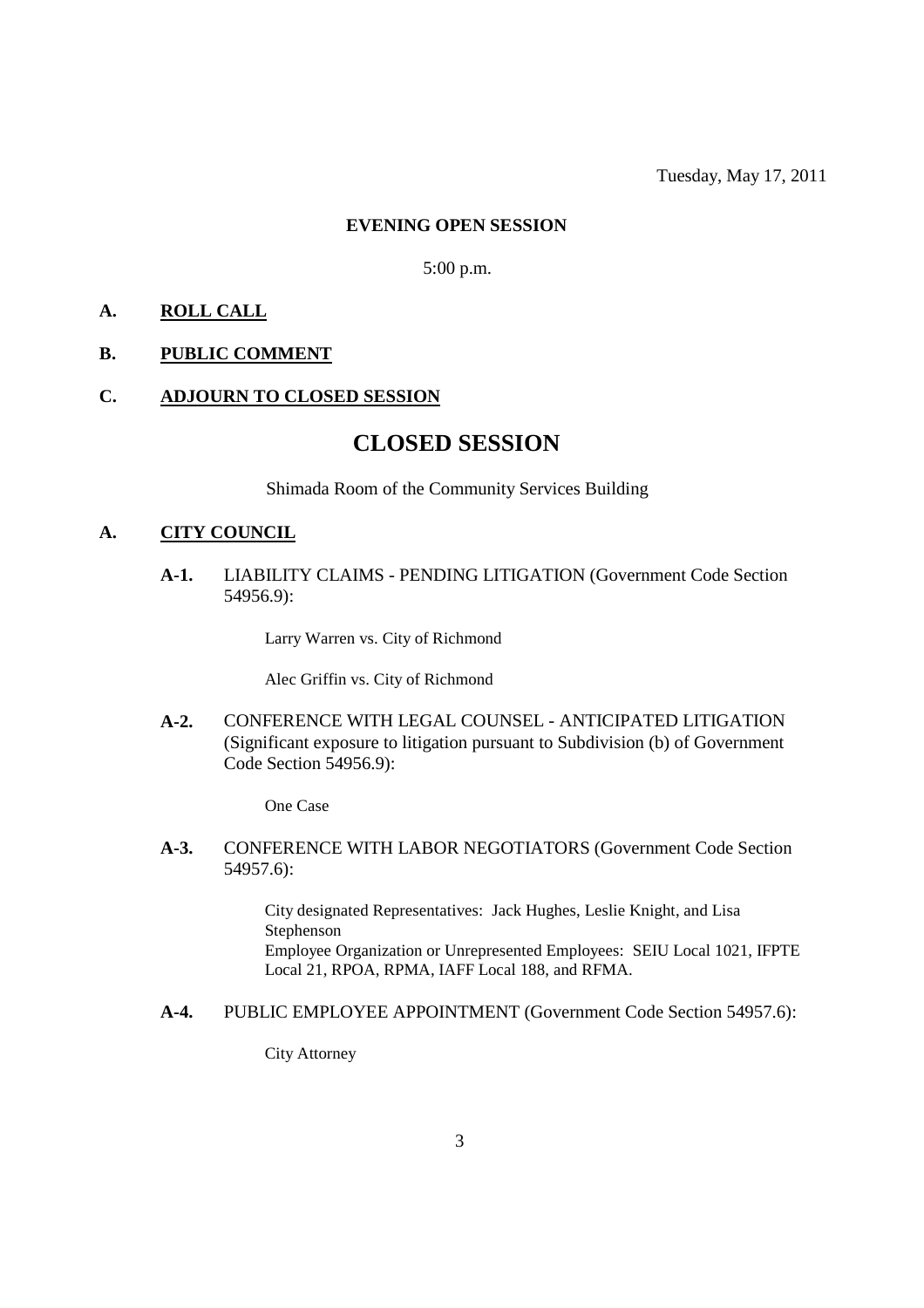# **JOINT MEETING OF THE RICHMOND REDEVELOPMENT AGENCY/RICHMOND CITY COUNCIL**

#### 6:30 p.m.

# **A. PLEDGE TO THE FLAG**

# **B. ROLL CALL**

# **C. STATEMENT OF CONFLICT OF INTEREST**

- **D. OPEN FORUM FOR PUBLIC COMMENT**
- **E. AGENDA REVIEW**

#### **F. PRESENTATIONS, PROCLAMATIONS, AND COMMENDATIONS**

**F-1.** PROCLAMATION recognizing Public Works Week May 15th - 21st - Mayor's Office (Mayor McLaughlin 620-6503).

#### **G. REPORT FROM THE CITY ATTORNEY OF FINAL DECISIONS MADE AND NON-CONFIDENTIAL DISCUSSIONS HELD DURING CLOSED SESSION**

#### **H. REDEVELOPMENT AGENCY BOARD CONSENT CALENDAR**

**H-1.** APPROVE a contract with DP Security, LLC (DP Security) to provide security services to former Naval Fuel Depot Point Molate for a period from July 1, 2011, through June 30, 2012, in an amount not to exceed \$253,331, with a city option to extend the contract for up to three additional one-year terms - Community and Economic Development (Steve Duran 307-8140).

# **I. CITY COUNCIL CONSENT CALENDAR**

**I-1.** APPROVE a lease with Barbara Kringle, owner, for approximately 10,000 square feet of outdoor parking lot space located at 516 23rd Street to provide additional parking and outside training space for the RichmondBUILD III Training Facility, in an amount not to exceed \$12,000, and for a term from June 1, 2011, through June 30, 2012 - Employment and Training Department (Sal Vaca/Nicholas Alexander 307-8009).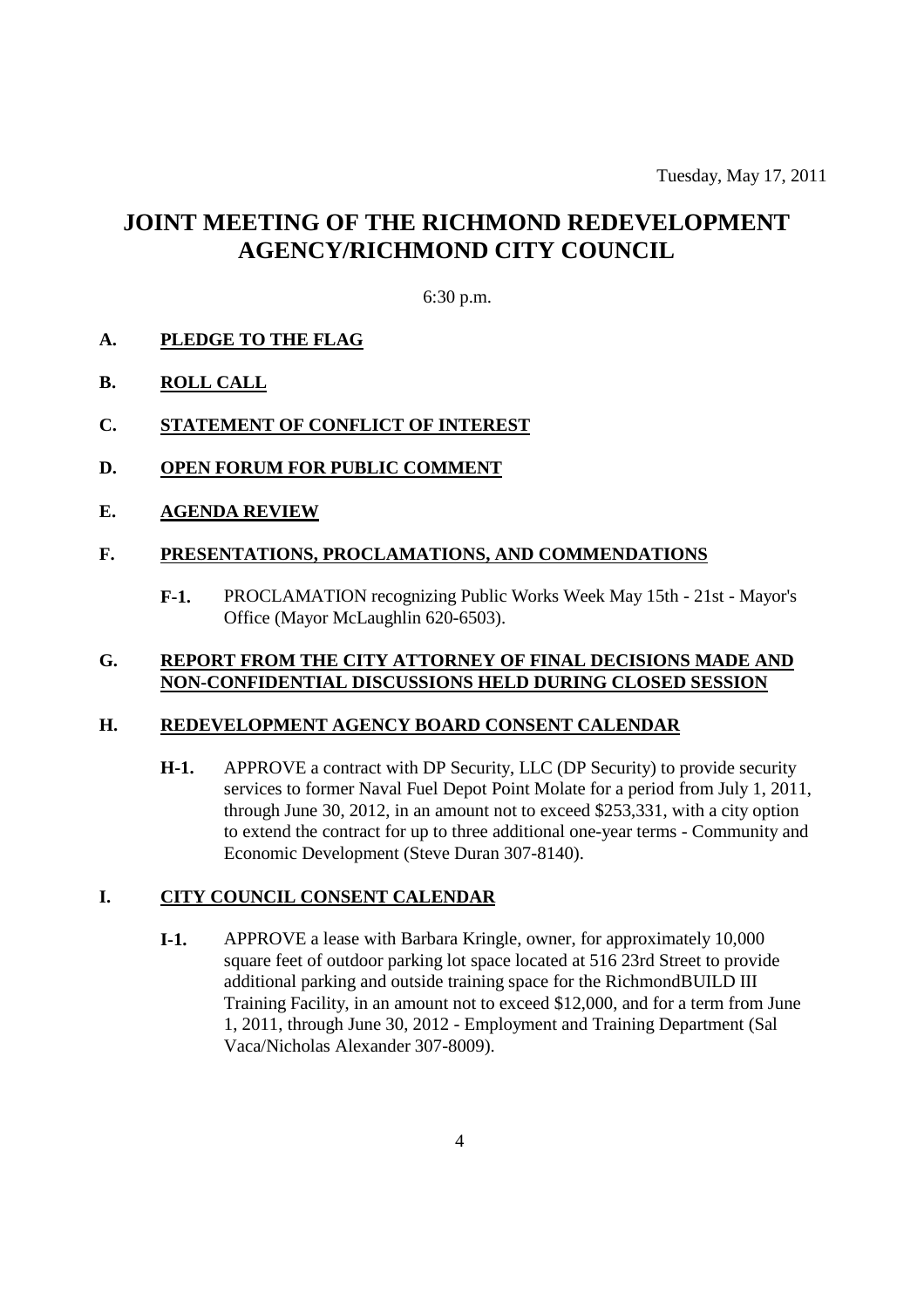- **I-2.** ACCEPT the Historic Preservation Commission's Annual Report for Fiscal Year 2009-10 - Planning and Building Services Department (Richard Mitchell 620- 6706).
- **I-3.** APPROVE a contract with Ghilotti Construction Company, Inc., the lowest responsive bidder, to perform the Fiscal Year 2010/2011 Pavement Rehabilitation, in an amount not to exceed \$2,255,278, with an additional citycontrolled construction contingency not to exceed 10%, or \$225,527.80 (This item was reviewed and recommended for approval by the Finance Committee at its May 6, 2011, meeting) - Engineering Services Department (Edric Kwan/Tawfic Halaby 621-1825).
- **I-4.** APPROVE a contract with California Constructores, the lowest responsive bidder, to perform the Sidewalk Gap Closure Improvements (Stege Avenue) and Surface Drainage Improvements (Ohio Avenue/41st Street) for Fiscal Year 2010/11, in an amount not to exceed \$189,455.04, with an additional citycontrolled contingency and reserve not to exceed \$18,945.50 (This item was reviewed by the Finance Committee at its May 6, 2011, meeting and referred to the City Council without a recommendation) - Engineering Services Department (Edric Kwan/Andy Yeung 621-1825).
- **I-5.** APPROVE an amendment to the existing grant-funded contract with LSA Associates, Inc., increasing the contract amount by \$11,785 to \$36,570 to cover the cost of services related to completing the preparation of a Mitigated Negative Declaration for the Bicycle Master Plan and Pedestrian Plan, and extending the term to December 15, 2011 - Planning and Building Services Department (Richard Mitchell 620-6706).
- **I-6.** APPROVE the purchase of three pickup trucks from Serramonte Ford in Colma to replace existing vehicles used by the Code Enforcement Division of the Police Department and the Streets Division of the Public Works Department, in an amount not to exceed \$92,000 - Public Works Department (Yader A. Bermudez 231-3008).
- **I-7.** APPROVE the purchase of three pickup trucks from Michael Stead's Hilltop Ford in Richmond for use by the Facilities Maintenance and Parks and Landscaping Divisions of the Public Works Department, and the Wastewater Divisions of the Engineering Services Department in an amount not to exceed \$61,000 - Public Works Department (Yader A. Bermudez 231-3008).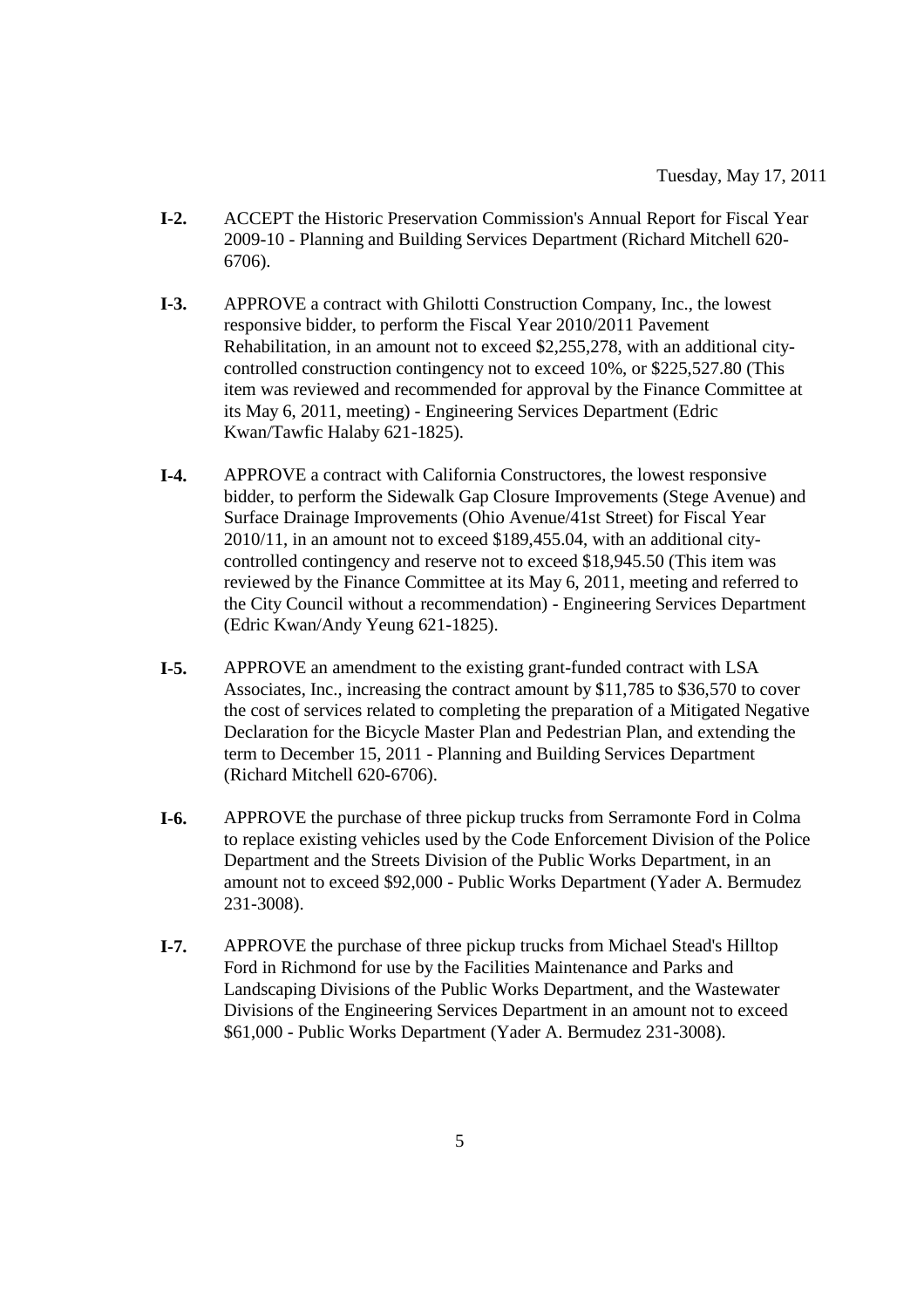- **I-8.** APPROVE the budget amendment for the North Richmond Waste and Recovery Mitigation Expenditure Plan (FY 2010-11) - City Manager's Office (Bill Lindsay 620-6512).
- **I-9.** APPROVE the minutes for the March 22, 2011, meeting City Clerk's Office (Diane Holmes 620-6513).
- **I-10.** APPROVE the following re-appointments: Historic Preservation Commission: Amanda Elliott, incumbent, term expiring May 19, 2013; Rosemary Corbin, incumbent, term expiring July 31, 2013; Human Rights and Human Relations Commission: Rock Brown, incumbent, term expiring March 30, 2014; Wendy Gonzalez, incumbent, term expiring March 30, 2011; Richmond-Shimada Friendship Commission: Marilyn Chan Alford, incumbent, term expiring December 31, 2013 - Mayor's Office (Mayor McLaughlin 620-6503).
- **I-11.** ADOPT an ordinance (second reading) repealing Richmond Municipal Code Chapters 9.52 and 14.70 and adding a new Chapter 9.52, to combine various noise regulations, clarify noise standards, and improve the process for enforcing noise violations in the City of Richmond - Police Department and City Attorney's Office (Chief Magnus 621-1802/Randy Riddle 620-6509).
- **I-12.** ACKNOWLEDGE receipt of proposed Fiscal Year 2011-12 Annual Operating Budget and proposed Fiscal Year 2012-16 Five-Year Capital Improvement Budget pursuant to Section 2.61.010 of Ordinance 42-07, and confirm the schedule for the final adoption - Finance Department (James Goins 620-6740).

# **J. RESOLUTIONS**

- **J-1.** ADOPT a resolution in support of the Food and Drug Administration (FDA) banning menthol in cigarettes and flavoring in other tobacco products - Councilmember Ritterman and Vice Mayor Butt (620-6581).
- **J-2.** ADOPT a resolution adopting the precautionary principle as policy and upholding the environmental justice laws of the State of California - Mayor McLaughlin (620-6503), Vice Mayor Butt, and Councilmember Ritterman (620- 6581).

# **K. COUNCIL AS A WHOLE**

**K-1.** CONFIRM or vacate City Council action of May 3, 2011, opposing the removal of the state-imposed conditions of approval for Rose and Mike's Liquors located at 12622 San Pablo Avenue - (Councilmember Rogers 620-6581).